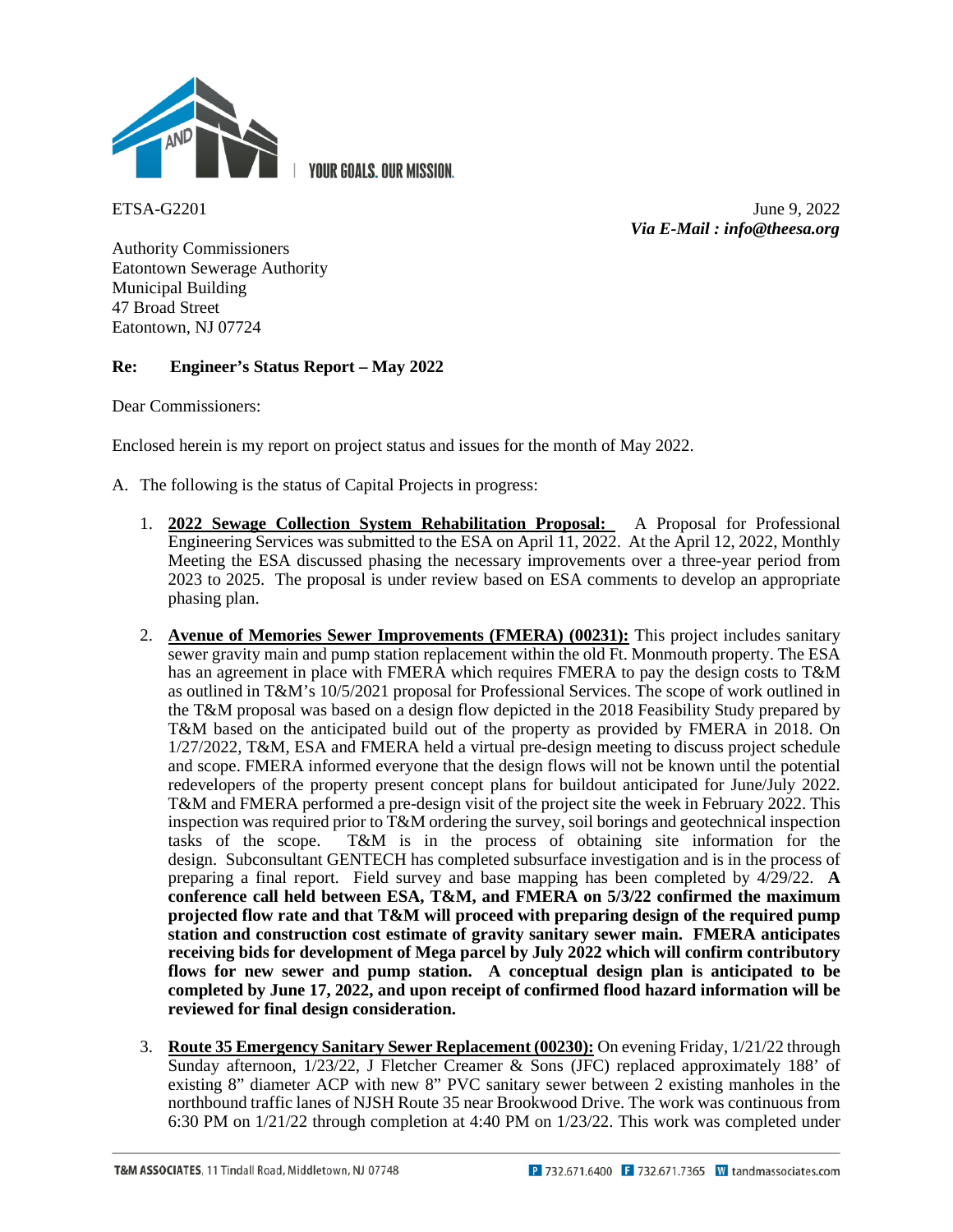

### **Re: Engineer's Status Report – May 2022**

the existing 2021 - 2022 Force Account Contract between the ESA and JFC. T&M provided full time inspection throughout the length of the construction. Ronald Roberts from the NJDOT and Herb Volner were also present. The NJDOT is requiring the full width of Route 35 for the length of the trench be milled and overlaid with 2" surface course after a 90-day settlement period. The NJDOT is also requiring the submission of a Utility Opening Permit inclusive of all applicable fees. T&M is presently completing the application package which includes a site plan, traffic control plan and pavement restoration details. T&M submitted the Utility Opening Permit package to the NJDOT on February 9, 2022. Currently waiting on permit. T&M has received and reviewed the payment voucher from JFC. T&M requested some minor changes to the voucher and we're waiting on JFC resubmission. The approximate cost to date without final pavement milling and pavement is \$181,000.00 +/-. To date the NJDOT has not yet issued the Utility Road opening permit. The application was submitted on February 9, 2022. **On April 22, 2022, the NJDOT issued the Utility Road Opening permit for Route 35 (Permit Number 0-35-C-30339-2022). On Tuesday, May 24, 2022, JFC milled and placed the surface course pavement required by the NJDOT permit. All traffic striping was completed as well. It remains for JFC to submit a final pay request.** 

- 4. **Asset Management Plan (00232) The ESA has authorized T&M Associates to prepare an Asset Management Plan in accordance with a proposal submitted to the ESA on April 27, 2022. On Monday, June 6, 2022, T&M held a virtual project kick off meeting with the ESA.**
- 5. **Old Orchard Pump Station (00226/00229):** T&M has surveyed the site and completed base mapping operations on February 11, 2020. A geotechnical investigation was previously completed January 8, 2019, with results indicating that the site will be able to support a new pump station with minimal settling involved. T&M has prepared updated easement documents for the Pump Station area including temporary construction easements, permanent easements and sketches for an additional easement along Evergreen Lane to Monmouth Road as requested by ESA. The Pump Station permitting, and construction cannot commence without completion of the additional easements acquisition process. These revised easement documents were forwarded to the Authority on March 4, 2020. A site visit was coordinated with ESA maintenance and was completed in March 2020. As requested by ESA, the final Pump Station design will be completed upon ESA authorization. On June 16, 2020, T&M provided scaled drawings of proposed access and pump station easements to Catherine Kim of James Cleary's office for their use in negotiations with the Country Club owners. Copies of these prints were provided to the ESA and the ESA Attorney. On June 25, 2020, T&M provided a scaled drawing of the proposed access and pump station easements hand drawn on the property survey to Catherine Kim of James Cleary's office for their use in negotiations with the Country Club owners. The property survey was provided to T&M from James Cleary's office. Copies of the hand drawing was provided to the ESA and the ESA Attorney. Esigned exhibit mapping and descriptions sent to Catherine Kim on April 7, 2021. The ESA authorized T&M to complete the pump station improvements design at the May 11, 2021 monthly meeting. The TWA permit application was submitted to the ESA on June 14, 2021 for review and signatures.The TWA package was sent to Michael Gianforte, PE of TRWRA on July 19, 2021 for endorsement and to the NJDEP on July 26, 2021.The TWA Permit has been approved by NJDEP and sent to our office via email on September 7, 2021**.** On September 23, 2021 the advertisement for bid was published in the Asbury Park Press. A non-mandatory pre-bid onsite visit was scheduled for October 6, 2021. On September 27, 2021, T&M submitted a proposal to perform the necessary CA&I professional services to the ESA for consideration. Bids were received on October 27, 2021.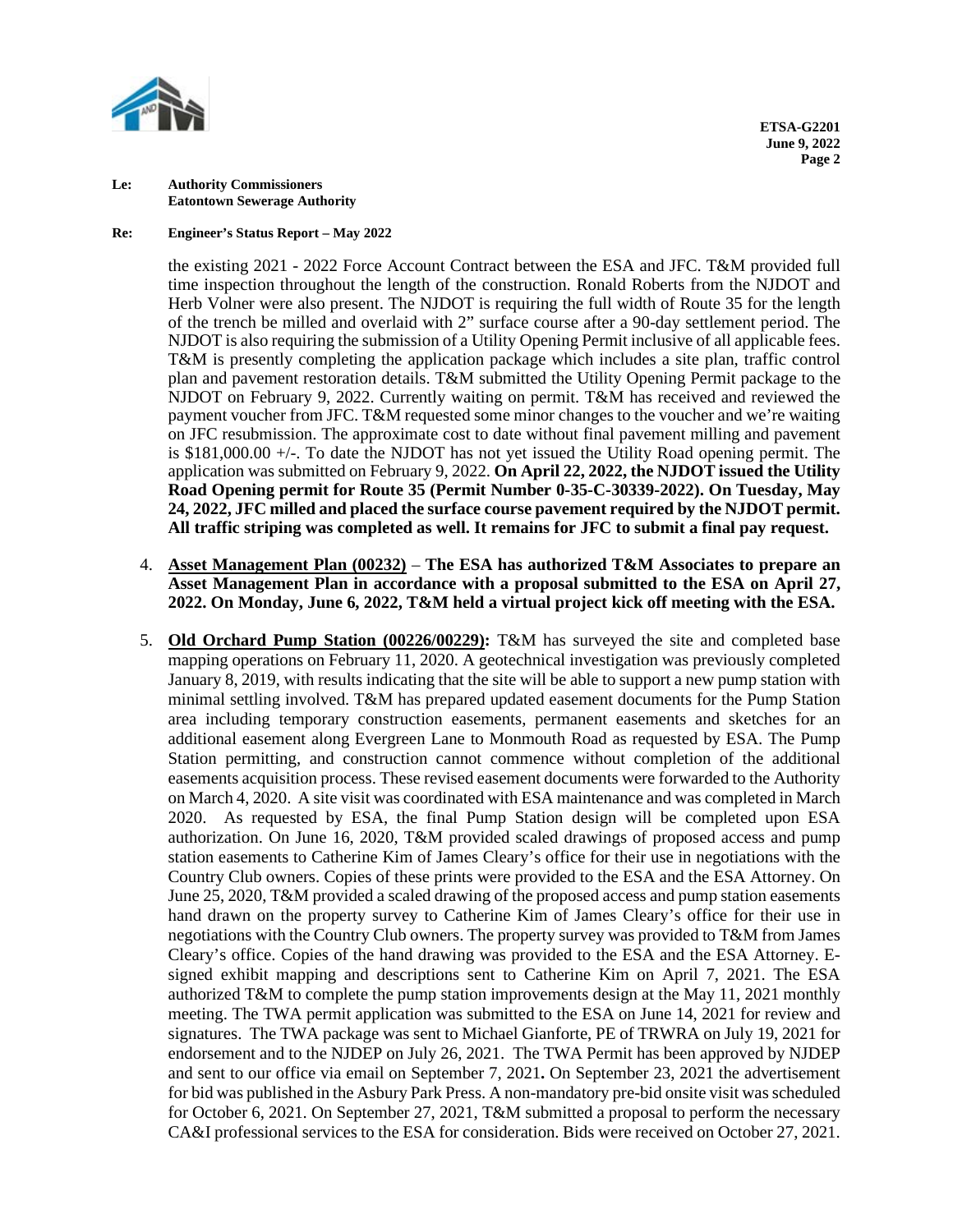

# **Re: Engineer's Status Report – May 2022**

T&M reviewed the bid packages submitted and on November 1, 2021 recommended award of the contract to T. R. Weniger, Inc. in the amount of \$489,930.00 subject to certification of funds by the ESA and approval of the bid documents by the ESA Attorney. On October 28, 2021, T&M emailed the ESA a copy of their revised Professional Cost proposal to perform CA&I services for board consideration. The proposal was reduced approximately \$5,000.00 from the original proposal submitted to the ESA on September 27, 2021. On October 27, 2021 a meeting was held with T&M Associates, ESA, John Bonello and Jim Cleary's office to review/discuss the easement assessment and subdivision concept plan presented to the ESA by the Old Orchard property owner. On December 7, 2021 T&M received the executed contracts from T.R. Weniger, Inc. and forwarded them to John Bonello, ESA Attorney for his review. John Bonello reviewed and approved the contracts. T&M sent the contracts to the ESA for execution and distribution on December 8, 2021. An Informal Engineering Review of the subdivision concept plan was sent to ESA on December 9, 2021. A pre-construction meeting was held on December 22, 2021. Due to excessive lead times construction is expected to commence in June/July 2022. **A meeting was held between James Cleary's office and Old Orchard on May 17, 2022, to discuss the conceptual subdivision plan. The applicant's engineer will forward supplemental information to T&M Associates to review. The contractor continues to provide shop drawings for review and approval. We are awaiting a finalized construction schedule.** 

- 6. **Fort Monmouth Easement Retracement (00227):** T&M has been authorized to retrace the existing 25' wide ESA easement that is due to expire. T&M prepared and emailed "draft" version of the easement mapping and descriptions to the ESA on January 14, 2021. Final signed and sealed easement mapping and descriptions were emailed to the ESA on February 1, 2021; five (5) hard copies were mailed to the ESA on February 2, 2021. Revisions to the easement mapping and descriptions as requested by FMERA were completed and five (5) signed and sealed hard copies of the revised documents were delivered by UPS to the ESA on March 4, 2021. On October 5, 2021 T&M submitted a cost proposal for Professional Services for sanitary sewer and pump station services to design and provide CA&I services to FMERA. On October 25, 2021, Kara Kopach notified T&M the proposal was accepted. It remains for the ESA and FMERA to prepare an agreement allowing T&M to perform the services outlined in the proposal.
- B. The following is the status of Fort Monmouth Economic Revitalization Authority (FMERA) projects in progress:
	- 1. **Fort Monmouth, Sun Eagles – 2000 Lowther Drive (R0590)**: A meeting was held on July 30, 2019, to discuss the sewer connection agreement between the ESA and Tinton Falls for 60 townhomes proposed within the golf course property. Tinton Falls is requiring that ESA convey all connection fees from the Developer to Tinton Falls and pay per unit for sewer usage on an annual basis. ESA will own the pipes within the golf course but will have no responsibility to maintain the sewer main that the Sun Eagles Development will tie into. In addition, ESA holds no ownership stakes in the sanitary transmission line and will not be responsible for any repairs to that line in the future. Due to timing, FMERA has requested a decision be made by the Commissioners so the project may proceed. Due to the apparent stalemate between ESA and Tinton Falls, FMERA has reached out to Two Rivers to see some resolution. Mike Gianforte has agreed to allow sub-metering via a Parshall Flume providing ESA is responsible for billing customers and metering information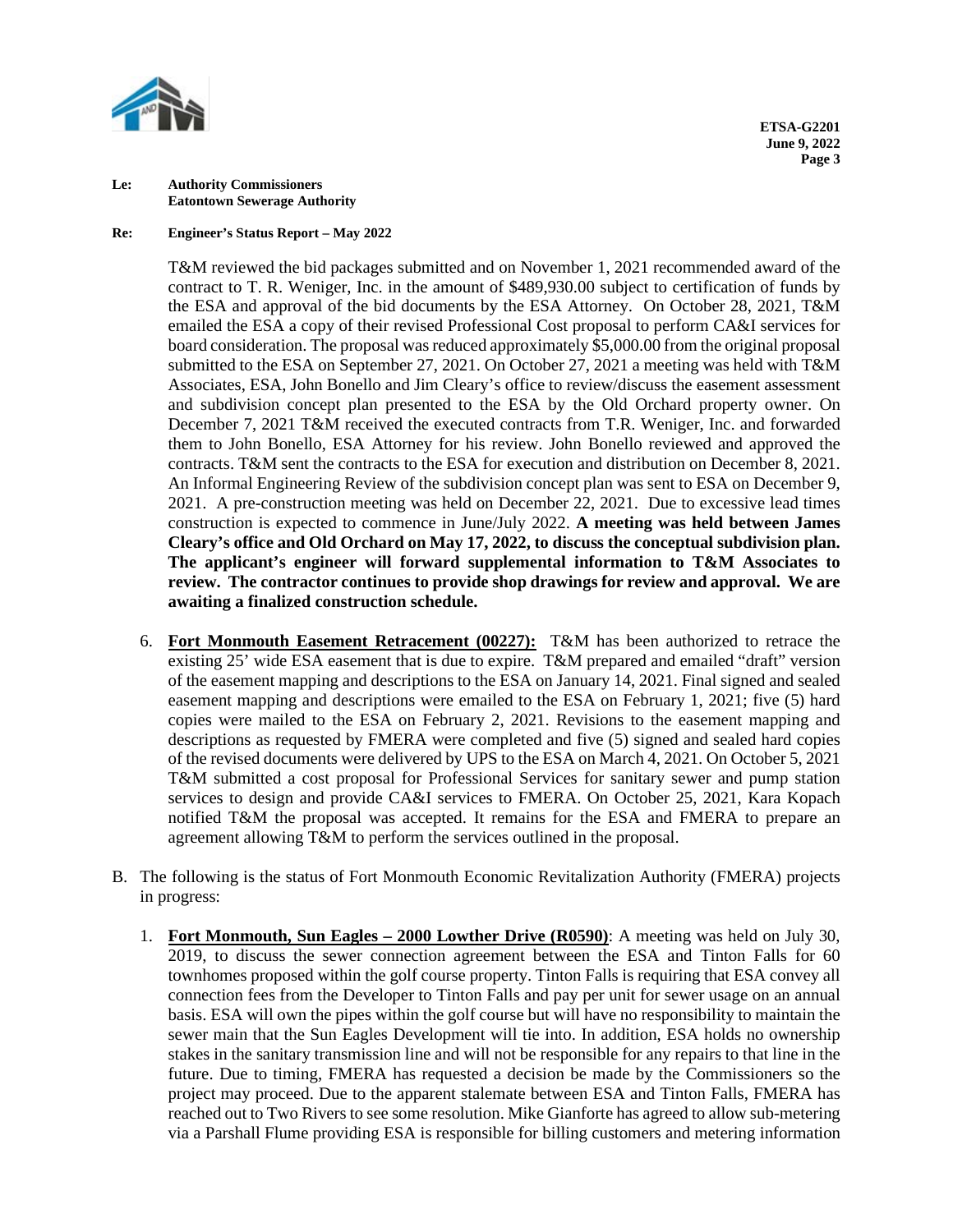

#### **Re: Engineer's Status Report – May 2022**

is transmitted to their SCADA systems. ESA would be responsible for the metering equipment. It should also be noted that an agreement with Tinton Falls would still be required for the proposed meter. The preliminary design prepared by T&M includes a precast concrete manhole and a Fiberglass Parshall Flume insert with a flow meter. The preliminary design package was submitted to TRWRA, FMERA, ESA, and the developer for their review on March 5, 2020. The developer's engineer, at the request of TRWRA, resubmitted on April 4, 2020, the additional sanitary sewer flow calculations and a complete sanitary sewer plans including the preliminary metering chamber with Parshall flume plans prepared by T&M. On April 30, 2020, during a virtual meeting with FMERA, East Point, ESA, TRWRA and T&M representatives additional issues related to the sanitary sewer design and metering manhole design were discussed. As a result, updated Parshall Flume design plans were submitted. Subsequently a site visit of the  $T\&M$  electrical engineer to the Golf Course was completed on May 4, 2020, and Parshall Flume plans have been further updated. The updated metering manhole plans along with the Parshall Flume Design Report have been resubmitted again on May 5, 2020. An ESA application submitted includes demolition of the existing Megill Housing officer's buildings and construction of 15 market-rate townhouse buildings consisting of 60 townhouse three-bedroom units, construction of one (1) affordable (COAH) townhouse building consisting of 15 housing units consisting of a mix between one, two, and three-bedrooms, demolition of the existing pool and tennis courts and construction of a covered porch addition onto the existing golf course club house including a terrace and formal garden. The applicant proposes to connect to the existing 18" Monmouth County Regional Interceptor on-site. T&M has confirmed all streets proposed by the developer will be private and ownership will be by a HOA. On July 7, 2020, the ESA received a letter from Martelli Development Group's attorney requesting the ESA take ownership of the new sanitary sewer lines within the proposed development. On July 15, 2020, the ESA Commissioners approved to accept the operation and maintenance of the new sanitary sewer lines and laterals up to the first cleanout located just outside the proposed curb line or edge of pavement.A meeting was held with the applicant's engineer to review/discuss our comments on November 15, 2020.ESA had agreed to conditionally approving the project so Phase 1 (driveway and main parking lot) work may begin. The applicant had agreed to hold off on all Phase 2 (residential and sanitary sewer) related work until NJDEP issued a TWA Permit, all required fees were posted, and ESA fully approved of the finalized plans. The TWA Permit has been approved by NJDEP. A Fourth Engineering review was completed and sent out on July 19, 2021.On September 17, 2021 T&M emailed a copy of a DRAFT agreement between the TRWRA and ESA, Tinton Falls and the Borough of Eatontown for review and comment. On October 14, 2021, T&M emailed review comments of the "DRAFT" agreement between the TRWRA and ESA, Tinton Falls and the Borough of Eatontown to the ESA. The project is currently under construction and has completed construction of the sanitary sewer main and testing of the main. We are awaiting submission of the as-built plans. A meeting was held via conference call on November 10, 2021 between T&M, ESA, the contractor, and TRWRA to discuss the Parshall flume and answer the contractor's questions. The contractor has submitted a revised Parshall flume submittal after coordinating with TRWRA and this is under review. **It remains for the developer to pay his connection fees and inspection fees. We are awaiting response from TRWRA on their comments regarding the revised Parshall flume submittal.**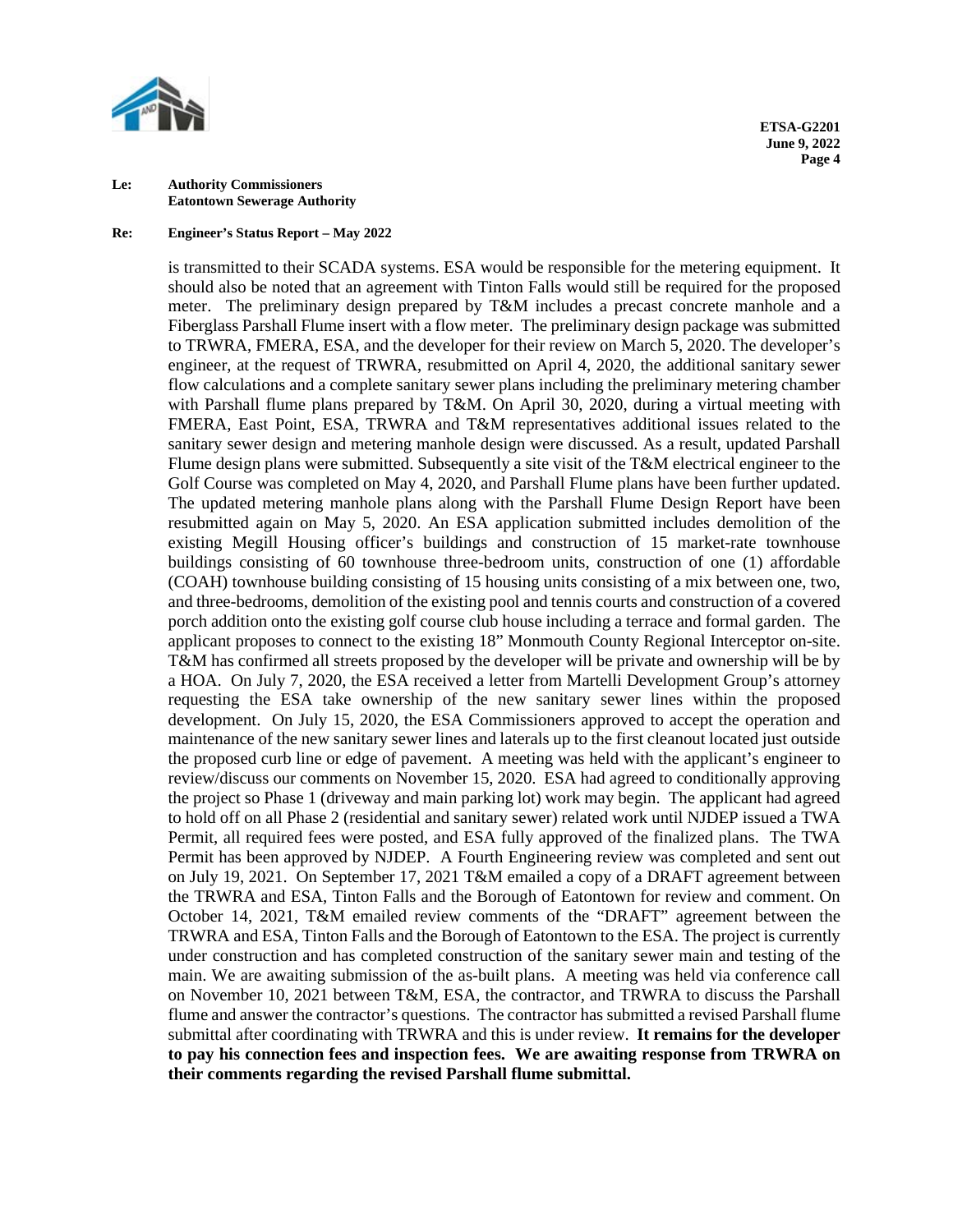

**Re: Engineer's Status Report – May 2022**

- C. The following projects were reviewed, and we are awaiting resubmittals:
	- 1. **246 Industrial, LLC (GSVS Veterinary Hospital) – 246 Industrial Way West (R0770): An application was submitted convert a 53,398 square feet portion of the existing one-story, 200,851 square feet, commercial office/warehouse building into a veterinary hospital and construct an exterior dog run courtyard along with minor site and utility improvements. No new sanitary sewer improvements are proposed at this time. A First Engineering Review was completed and sent out on June 6, 2022, and we are awaiting a reply from the applicant.**
	- 2. **611 Industrial Way, LLC (APTAR) – 611 Industrial Way West (R0760):** An application was submitted to discharge industrial waste produced from cleaning the manufacturing plant's chilled water system into the existing sanitary sewer system. A First Engineering Review was completed and sent out on February 28, 2022, and we are awaiting a reply from the applicant.
	- 3. **Amended Monmouth Plaza Enterprises, LLC – 133 State Route 35 (R0731):** An amended application was submitted to finalize the sanitary sewer layout for a 4,020 square feet retail pad site building. The 4,020 square feet retail pad site building will require a new connection to existing on-site 6-inch PVC sanitary sewer lateral. A First Engineering Review was completed and sent out on February 23, 2022, and we are awaiting a reply from the applicant.
	- 4. **Eat-in-Town Eatontown, LLC – 252 State Route 35 (R0610)**: An application was submitted to expand upon the existing, vacant, one-story building with a 2,103 square foot addition. The proposed renovated building is intended to accommodate a total of three separate tenant spaces: two restaurant spaces and one retail space. The applicant proposes to connect to the existing 8 inch sanitary sewer main in State Route 35. A Third Engineering Review was completed and sent out on May 1, 2019, and we are awaiting a reply from the applicant.
- D. The following projects were approved and are awaiting construction or under construction:
	- 1. **NJ Cherry Hill, LLC (Tesla Center) – 269 State Route 35 (R0750)**: The application was approved to install a sand-oil separator on-site. The applicant proposes to connect to an existing 6 inch lateral via a sand-oil separator. **The project is substantially complete and has completed the sanitary sewer improvements. A First Project Closeout letter was sent out on May 26, 2022. We are awaiting submission of the as-built plans.**
	- 2. **Eatontown Mini-Mart – 128 Wyckoff Road (R0740)**: The application was approved to renovate the existing one-story brick building into a Mini-Mart facility. The existing kitchen space will be renovated to facilitate a coffee shop serving breakfast and lunch on-site. The proposed grease lateral of the kitchen space will connect to a single new grease trap outside of the building which connects to existing sewer infrastructure on-site.An inspection of the exterior grease trap was conducted by Herb Volner and approved. A Project Closeout letter was sent out on January 24, 2022. We are awaiting submission of the as-built plans.
	- 3. **Monmouth Plaza Enterprises, LLC – 133 State Route 35 (R0730):** The application was approved to renovate the existing one-story, 81,148 square feet, masonry multi-tenant retail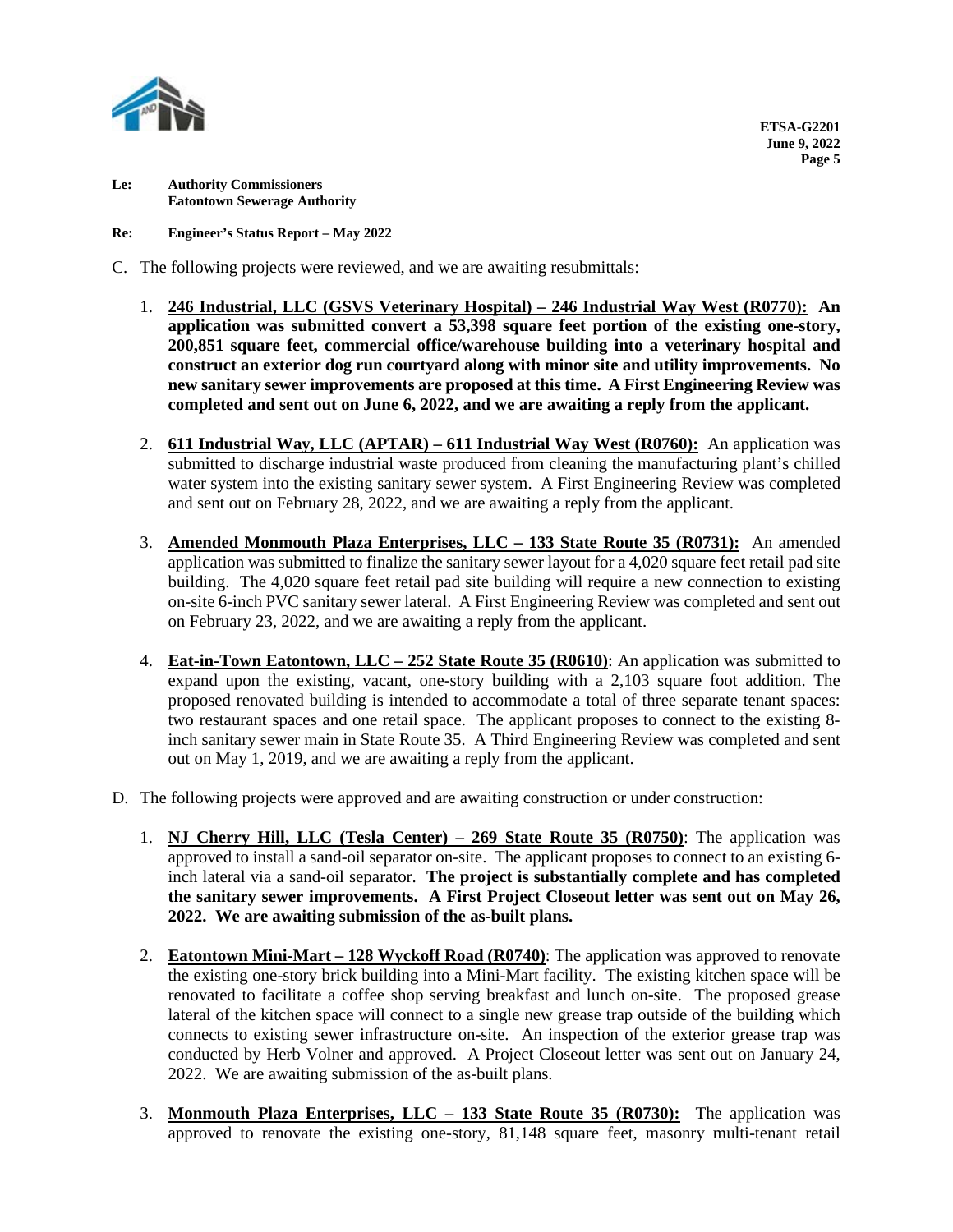

# **Re: Engineer's Status Report – May 2022**

building, demolish the existing restaurant building, and construct a 4,020 square feet retail pad site building. The multi-tenant retail building will disconnect the existing on-site 6-inch PVC sanitary sewer lateral and reconnect to a new manhole. The multi-tenant building also requires a new connection via a proposed 4-inch PVC force main connecting to the new manhole, along with a grease trap. The existing sanitary sewer lateral of the restaurant building will be cut and capped. The 4,020 square feet retail pad site building will require a new connection to existing on-site 6 inch PVC sanitary sewer lateral. A Grease Trap Approval letter was sent out on February 25, 2021. A Third Engineering review was completed identifying all project fees and sent April 21, 2021. A First Field Change Request review, identifying the final site and sanitary layout for the 4,020 square feet retail pad site, was completed and sent out on July 23, 2021.A Second Field Change Request review, withdrawing the previous field change request, was completed and sent on November 4, 2021. The project is currently under construction and has completed the sanitary sewer improvements. The exterior grease trap has been constructed.An amended application (R0731) for the retail pad site building has been submitted and is under review.

- 4. **Eat Clean Bro – 607 Industrial Way West (R0720):** The application was approved for interior building renovations to construct a commercial kitchen and food preparation facility. The 15,550 square feet facility will require two (2) grease traps. No new sanitary sewer connection is required. Certification that the existing lateral has been clean/jetted and determined to be in suitable condition was received March 4, 2021. **The project is currently under construction and has completed the sanitary sewer improvements. We are coordinating with the applicant for final inspection and submission of as-built plans.**
- 5. **Eatontown 36, LLC – 50-70 State Route 35 (R0710/711):** The application was approved to renovate the existing one-story, 163,133 square feet, brick/masonry multi-tenant retail building by expanding the size with an approximately 13,352 square feet addition for the purpose of constructing a Target retail Store. The multi-tenant building will require a new connection to the on-site 8-inch clay sanitary sewer main via a doghouse manhole and proposed 6-inch PVC lateral measuring 455 feet. The 5,147 square feet Chick-Fil-A will require a new connection to the 455 feet PVC lateral network via saddle connection and proposed 6-inch PVC lateral measuring 945 feet. The 3,016 square feet Sleep Number will require a new connection to the 945 feet PVC lateral network via saddle connection and proposed 6-inch PVC lateral measuring 35 feet. The applicant was previously approved (R0710) in January 2021 and an amended site plan was subsequently approved in August 2021.The project is currently under construction but has not yet completed the sanitary sewer improvements.
- 6. **Merchant Retail Partnership Management – 97 State Route 35 (R0700):** The application was approved to construct a three-story, 90,246 square foot, self-storage facility. The applicant proposes to connect to the 10-inch sanitary sewer main on-site. The project is currently under construction and has completed the sanitary sewer improvements. A Metes and Bounds Review of the proposed sanitary sewer easement was completed and sent out on February 28, 2022. **A First As-Built Plan Review letter was sent out on May 4, 2022, and we are awaiting a reply from the applicant. A site meeting was held May 24, 2022, with Herb Volner to confirm sanitary sewer deficiencies that must be addressed.**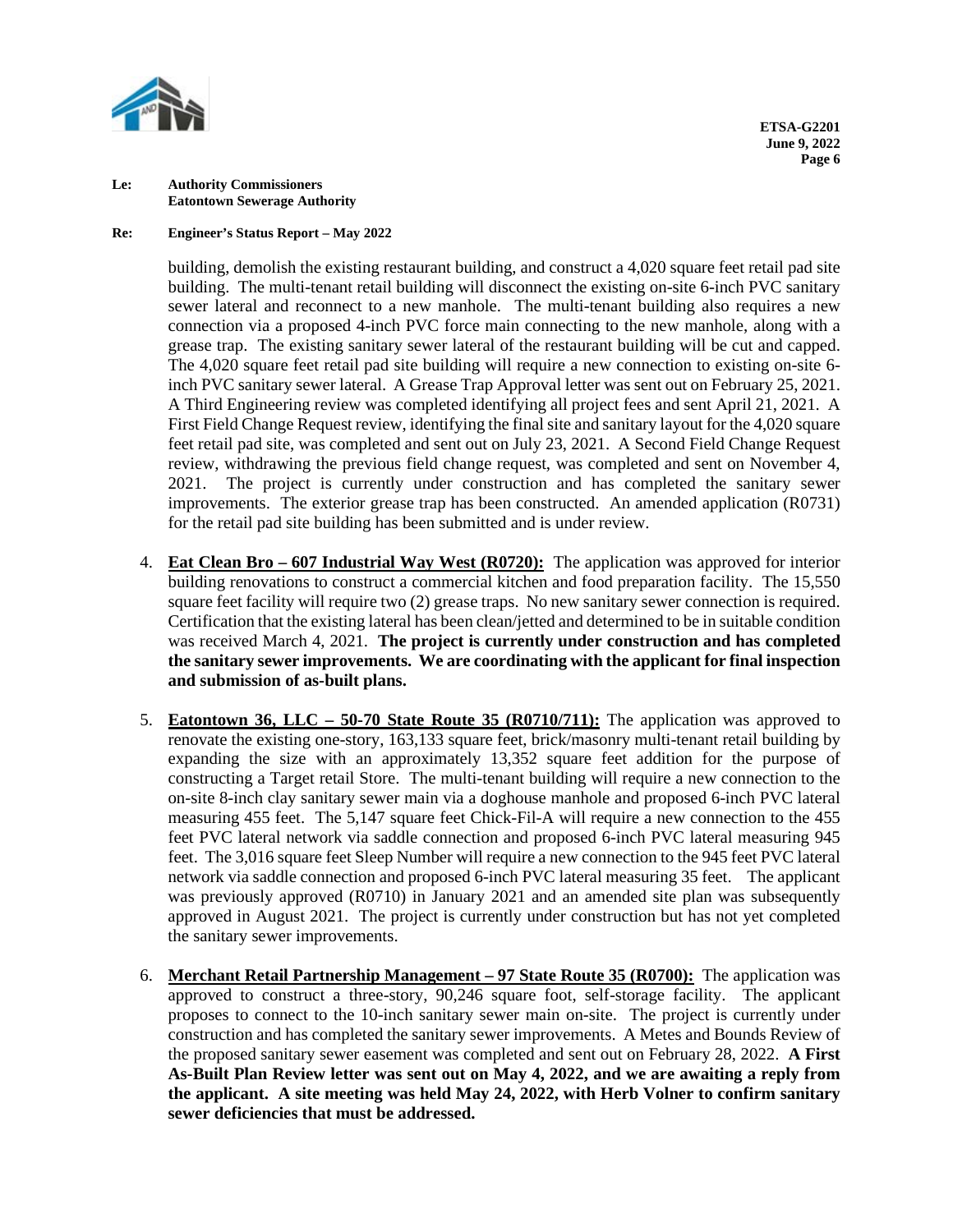

# **Re: Engineer's Status Report – May 2022**

- 7. **Monmouth Mall Redevelopment – Monmouth Medical Pavilion – 180 State Route 35 (R0690)**: The application was approved to construct a new four-story, 82,000 square foot, medical office building, along with a Phase 2 three-story, 33,000 square foot, medical office building on the Monmouth Mall property. The applicant proposes to connect to an existing on-site manhole. A third CCTV investigation was conducted by the applicant's engineer on November 7, 2020. The project is substantially complete for Phase 1 and has completed construction of the sanitary sewer main and testing of the main. Sanitary sewer laterals for Phase 2 will be constructed at a later date. Project Closeout and First As-Built Review letters were sent out on March 15, 2022. **Second As-Built Plan Review letter was sent out on April 22, 2022. Third As-Built Plan Review letter was sent out on May 17, 2022.**
- 8. **Monmouth Mall Redevelopment – Winter Garden and Restaurant Pad – 180 State Route 35 (R0680)**: The application was approved to renovate an existing Monmouth Mall entrance with a Winter Garden canopy and vehicle drop-off zone, along with the construction of a one-story, 9,180 square feet, restaurant pad on the Monmouth Mall property. The applicant proposes to connect both the Winter Garden entrance and restaurant to two (3) separate on-site manholes. Supplemental documents pertaining to the restaurant pad, which is currently known to be The Cheesecake Factory, were submitted to the Borough on April 7, 2020. A third CCTV investigation was conducted by the applicant's engineer on November 7, 2020. The project has not yet begun construction.
- 9. **Farrah Enterprises, LLC – 49 – 51 Victor Place (R0670):** Due to unforeseen utility conflicts, the applicant's engineer submitted a revised drawing and requested a field change via letter dated June 23, 2020, which was approved by T&M. The sanitary sewer main extension has been constructed in accordance with the approved field change plan and was inspected by T&M. A First As-Built Review was completed and sent out on June 30, 2020, and we are awaiting a reply from the applicant.
- 10. **Lakewood Townhomes – 74 Tinton Avenue (R0660)**: (Previously Beechwood Townhomes, R0460) The application was approved to demolish one (1) existing rooming house and construct two (2) new townhouse buildings with a total of 12 units and convert the remaining rooming house into three (3) townhouse units, for a total of 15 townhouse units. The applicant proposes to connect to an existing 8-inch sanitary sewer main via a doghouse manhole. The project is substantially complete and has completed the sanitary sewer improvements. We are awaiting submission of the as-built plans.
- 11. **Brightview Senior Living – State Route 36 & Wyckoff Road (R0650)**: The application was approved to construct a 196,329 SF, 3-story Brightview Senior Living Congregate Care and Assisted Living Facility with 177 units and 208 beds. The applicant proposes to construct a 10 inch sanitary sewer extension connecting into an existing manhole in Wyckoff Road (County Route 547). A Revised Third Engineering Review was completed explicitly approving a Grease Trap Application and sent out September 7, 2021. **The project is currently under construction and has completed the sanitary sewer improvements.**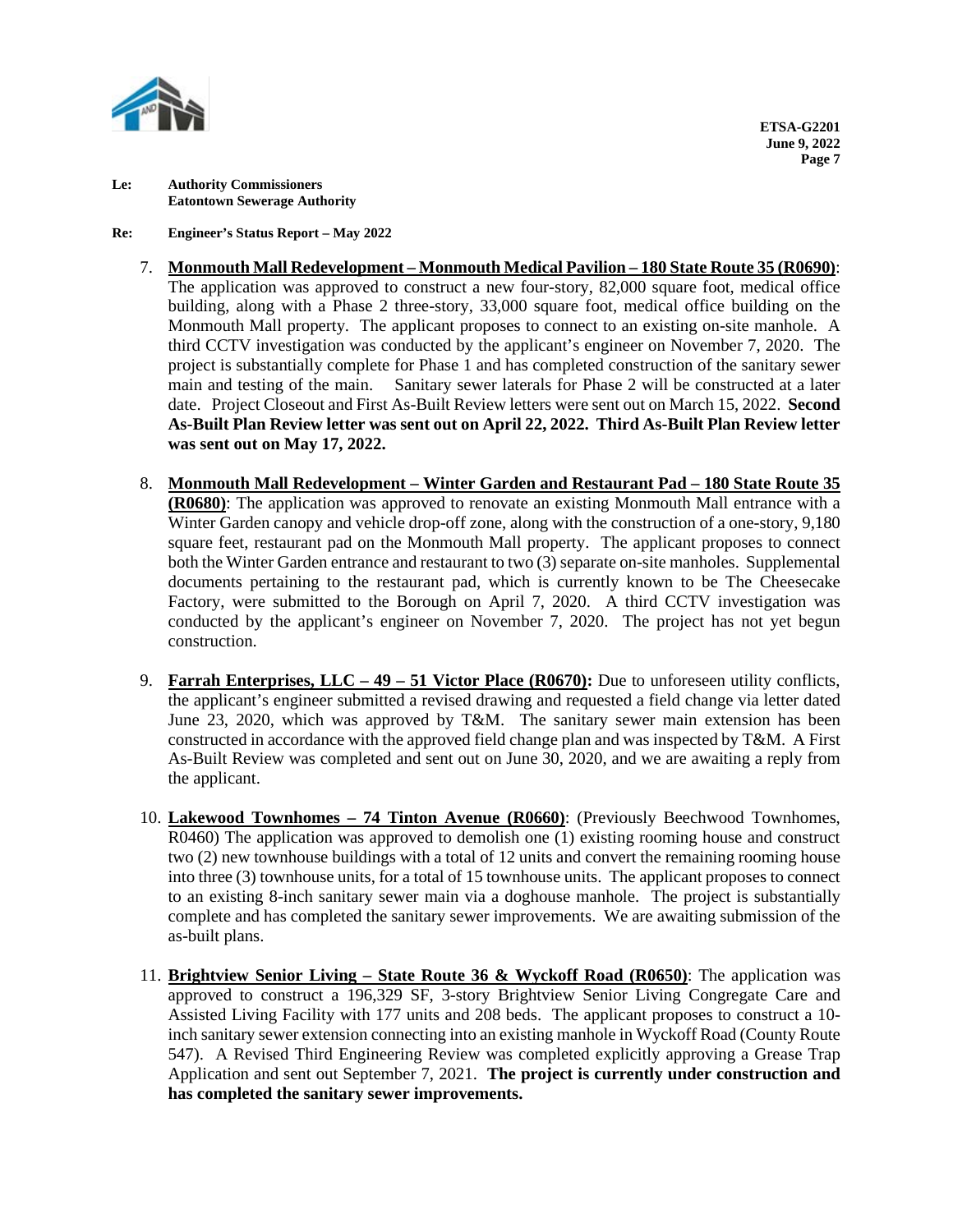

# **Re: Engineer's Status Report – May 2022**

- 12. **Amended DCH Ford – 200 State Route 36 (R0601):** The application was approved to construct a two-story, 32,386 square feet, building addition to the 11,993 square feet automobile reconditioning building with car wash for the purpose of creating a full dealership with service area. The applicant was previously approved (R0600) in December 2018 to connect the proposed 11,993 square feet automobile reconditioning building with car wash to an existing 8-inch sanitary sewer line at the northeast corner of the site via a doghouse manhole. The proposed building addition will connect to the existing 6-inch PVC lateral constructed as part of the previous approval via a doghouse manhole and will include a 1,200-gallon sand-oil separator. Deficiency items remain for the original DCH Ford application (R0600) including fence realignment and manhole cover replacement. Completion of these items are a condition of approval for this application. **The project is currently under construction and has completed the sanitary sewer improvements.**
- 13. **Commercial Plaza 35, LLC (Eatontown Shopping Center-Block 3801, Lots 21 and 22) – 315 State Route 35 (R0290)**: The application was approved to construct two (2) new retail buildings, yielding a total of three (3) retail buildings on-site. The applicant proposes to connect to the existing doghouse manhole in State Route 35. A revised sanitary sewer connection fee letter was sent out on March 4, 2020. The applicant submitted a letter on March 13, 2020, indicating that while the grease trap has been constructed, a restaurant tenant is no longer intended to utilize the facility at this time. The grease trap will be left in place for any potential future restaurant uses. The project is currently under construction and has completed the sanitary sewer improvements. We are awaiting submission of the as-built plans. A Fourth Engineering Review was completed and sent out on November 18, 2021, clarifying the project scope and tenants.A First As-Built Review was completed and sent out on December 14, 2021, we are awaiting resubmission of the as-built plans. A First Project Inspection Closeout letter was sent out on December 14, 2021, identifying deficiencies that must be addressed prior to project closeout. **A Grease Trap review letter was completed and sent out on May 13, 2022, approving the Fumiyama Sushi grease trap. A Fifth Engineering Review letter was sent out May 17, 2022, requesting additional information for the Fumiyama Sushi tenant. A Sixth Engineering Review was completed and sent out June 7, 2022, approving the Fumiyama Sushi tenant.**
- 14. **Fidelity Eatontown – 141 State Route 35 (R0190)**: The application was approved to construct a three-building commercial development consisting of a 24-hour convenience store with gasoline (Wawa), a fast-food restaurant (Chik-fil-A), and a retail shopping center including a bank. The applicant proposes to connect to an existing 8-inch sanitary sewer line with a new doghouse manhole. A revised Sanitary Sewer Connection fee was issued with the Third Engineering review formally approving the application on April 28, 2020.

Various tenants have changed since the initial application submission. At this time, the applicant is proposing a Wawa convenience store with gasoline, a Wendy's fast-food restaurant, a pad-site fast-food restaurant, and a mulit-tenant building including Wingstop restaurant, PNC Bank, and additional tenants to be determined. A Fifth Engineering review was completed and sent out on September 8, 2021, issuing approval of the Wingstop grease trap application and requesting additional information from the applicant's engineer for the various tenants to confirm the proposed on-site flows. T&M is presently waiting for this information. On October 4, 2021, T&M issued a letter approval a final certificate of Occupancy for the Wawa only. This letter requires the existing